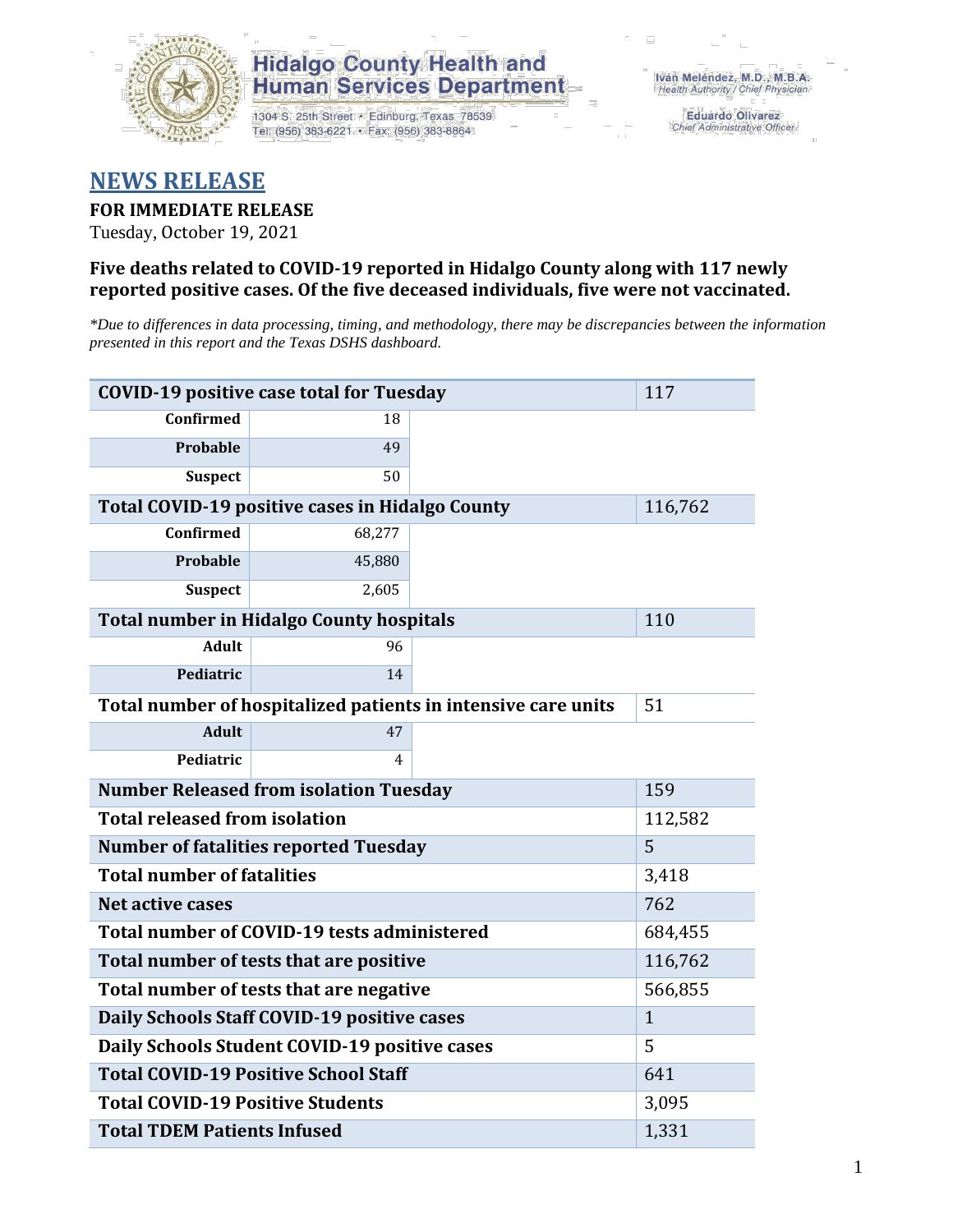

### **Hidalgo County Health and Human Services Department**

1304 S. 25th Street · Edinburg, Texas 78539 Tel: (956) 383-6221 · Fax: (956) 383-8864

Iván Meléndez, M.D., M.B.A. Health Authority / Chief Physician

> **Eduardo Olivarez** Chief Administrative Officer

*Hidalgo County uses the case status definition provided by the Texas Department of State Health Service's 2020 Epi Case Criteria Guide revised November 2020.*

- *1. Confirmed: A person who has tested positive through a molecular or PCR (oral or nasal swabs) test that looks for the presence of the virus's genetic material.*
- *2. Probable: A person who meets presumptive laboratory evidence through detection of COVID-19 by antigen test in a respiratory specimen.*
- *3. Suspect: A person who meets supported laboratory evidence through detection of specific antibodies in serum, plasma, whole body, and no prior history of being confirmed or probable case.*

*For more information of case status definition for COVID-19, please refer to:*

<https://www.dshs.state.tx.us/IDCU/investigation/epi-case-criteria-guide/2020-Epi-Case-Criteria-Guide.pdf>

|              | <b>Age Range</b> | <b>Gender</b> | <b>City</b>    |
|--------------|------------------|---------------|----------------|
| 1            | 50s              | Male          | Donna          |
| $\mathbf{2}$ | 40s              | Female        | Hidalgo        |
| 3            | 30 <sub>s</sub>  | Male          | <b>McAllen</b> |
| 4            | 40s              | Male          | Mission        |
| 5            | 30 <sub>s</sub>  | Female        | Weslaco        |

#### Case Breakdown by Age Group:

| <b>Age Range</b> | <b>Number of Cases</b> |
|------------------|------------------------|
| $0 - 11$         | 26                     |
| $12 - 19$        | 13                     |
| 20s              | 18                     |
| 30 <sub>s</sub>  | 15                     |
| 40s              | 12                     |
| 50s              | 17                     |
| 60s              | 10                     |
| $70+$            | 6                      |
| Total:           | 117                    |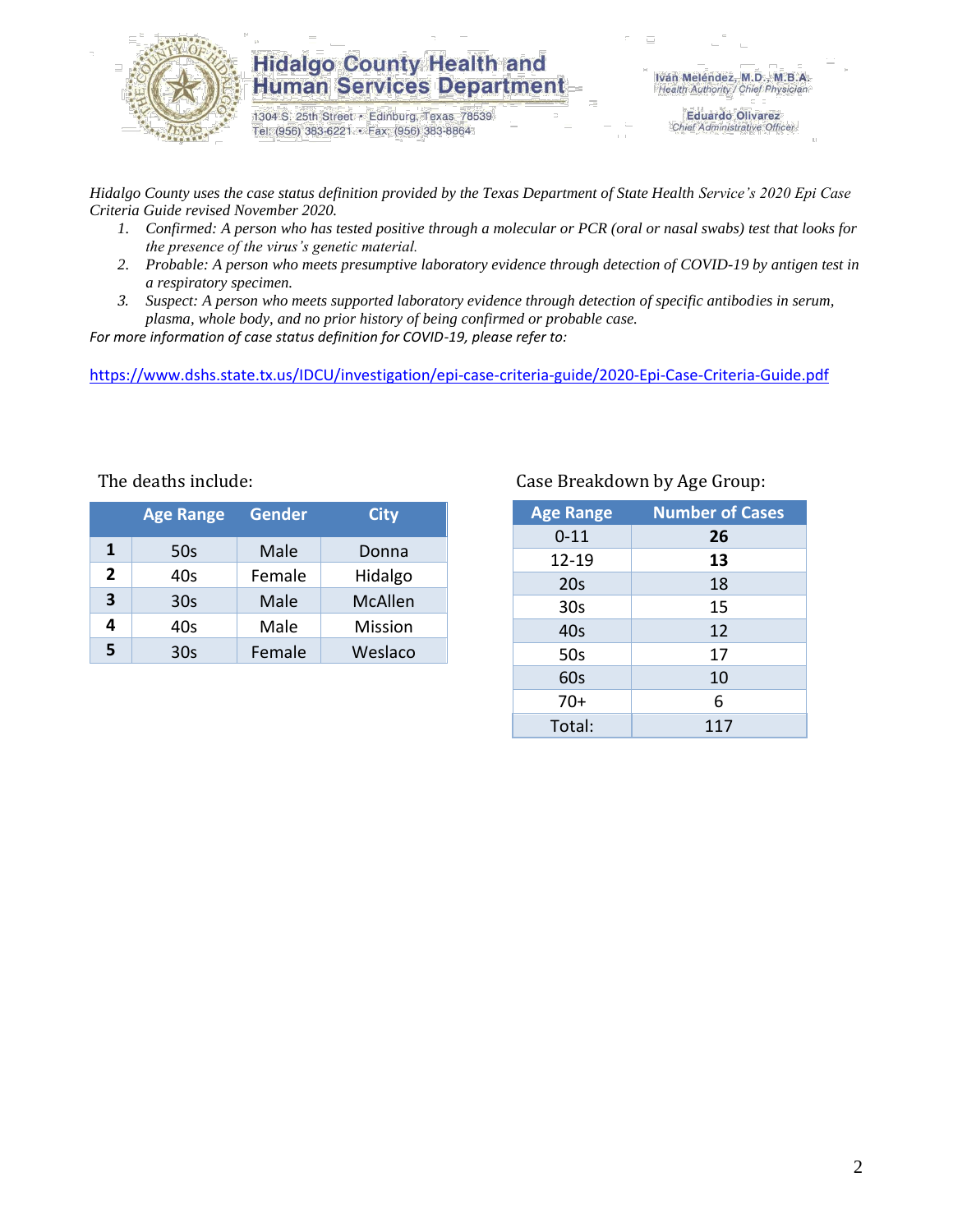

# **Hidalgo County Health and<br>Human Services Department**

1304 S. 25th Street • Edinburg, Texas 78539<br>Tel: (956) 383-6221 • Fax: (956) 383-8864

Iván Meléndez, M.D., M.B.A.<br>Health Authority / Chief Physician

Eduardo Olivarez<br>Chief Administrative Officer

#### Tuesday, October 19, 2021 positive cases include:

|                         | <b>Age Range</b> | <b>Gender</b>                                                                                              | <b>City</b> |    | <b>Age Range</b> | Gender      | <b>City</b> |
|-------------------------|------------------|------------------------------------------------------------------------------------------------------------|-------------|----|------------------|-------------|-------------|
| $\mathbf{1}$            | $0 - 19$         | M                                                                                                          | Alamo       | 60 | 20s              | M           | Mission     |
| $\mathbf{2}$            | 20s              | M                                                                                                          | Alamo       | 61 | 30s              | M           | Mission     |
| 3                       | 30 <sub>s</sub>  | ${\sf M}$                                                                                                  | Alamo       | 62 | 30 <sub>s</sub>  | ${\sf M}$   | Mission     |
| 4                       | $0 - 19$         | F                                                                                                          | Alton       | 63 | 40s              | M           | Mission     |
| 5                       | 20s              | $\mathsf{M}% _{T}=\mathsf{M}_{T}\!\left( a,b\right) ,\ \mathsf{M}_{T}=\mathsf{M}_{T}\!\left( a,b\right) ,$ | Alton       | 64 | 40s              | $\mathsf F$ | Mission     |
| 6                       | $0 - 19$         | M                                                                                                          | Donna       | 65 | 40s              | F           | Mission     |
| $\overline{\mathbf{z}}$ | $0 - 19$         | M                                                                                                          | Donna       | 66 | 40s              | ${\sf M}$   | Mission     |
| 8                       | 30s              | F                                                                                                          | Donna       | 67 | 50s              | F           | Mission     |
| $\boldsymbol{9}$        | $0 - 19$         | M                                                                                                          | Edinburg    | 68 | 50s              | F           | Mission     |
| 10                      | $0 - 19$         | M                                                                                                          | Edinburg    | 69 | 50s              | M           | Mission     |
| 11                      | $0 - 19$         | F                                                                                                          | Edinburg    | 70 | 50s              | F           | Mission     |
| 12                      | 20s              | M                                                                                                          | Edinburg    | 71 | 50s              | F           | Mission     |
| 13                      | 20s              | $\mathsf F$                                                                                                | Edinburg    | 72 | 50s              | ${\sf M}$   | Mission     |
| 14                      | 30s              | M                                                                                                          | Edinburg    | 73 | 50s              | F           | Mission     |
| 15                      | 40s              | $\mathsf{M}% _{T}=\mathsf{M}_{T}\!\left( a,b\right) ,\ \mathsf{M}_{T}=\mathsf{M}_{T}\!\left( a,b\right) ,$ | Edinburg    | 74 | 50s              | ${\sf M}$   | Mission     |
| 16                      | 40s              | F                                                                                                          | Edinburg    | 75 | 50s              | M           | Mission     |
| 17                      | 40s              | ${\sf M}$                                                                                                  | Edinburg    | 76 | 60s              | ${\sf M}$   | Mission     |
| 18                      | 40s              | F                                                                                                          | Edinburg    | 77 | 60s              | F           | Mission     |
| 19                      | 60s              | M                                                                                                          | Edinburg    | 78 | 60s              | F           | Mission     |
| 20                      | $70+$            | F                                                                                                          | Edinburg    | 79 | 60s              | F           | Mission     |
| 21                      | $0 - 19$         | $\mathsf F$                                                                                                | McAllen     | 80 | 60s              | F           | Mission     |
| 22                      | $0 - 19$         | F                                                                                                          | McAllen     | 81 | 60s              | M           | Mission     |
| 23                      | $0 - 19$         | F                                                                                                          | McAllen     | 82 | $70+$            | M           | Mission     |
| 24                      | $0 - 19$         | F                                                                                                          | McAllen     | 83 | $0 - 19$         | M           | Pharr       |
| 25                      | $0 - 19$         | $\mathsf F$                                                                                                | McAllen     | 84 | $0 - 19$         | F           | Pharr       |
| 26                      | $0 - 19$         | M                                                                                                          | McAllen     | 85 | $0 - 19$         | M           | Pharr       |
| 27                      | 20s              | M                                                                                                          | McAllen     | 86 | $0 - 19$         | M           | Pharr       |
| 28                      | 20s              | М                                                                                                          | McAllen     | 87 | $0 - 19$         | М           | Pharr       |
| 29                      | 20s              | F                                                                                                          | McAllen     | 88 | $0 - 19$         | ${\sf M}$   | Pharr       |
| 30                      | 30s              | F                                                                                                          | McAllen     | 89 | 20s              | F           | Pharr       |
| 31                      | 30 <sub>s</sub>  | M                                                                                                          | McAllen     | 90 | 20s              | M           | Pharr       |
| 32                      | 30s              | М                                                                                                          | McAllen     | 91 | 30 <sub>s</sub>  | F           | Pharr       |
| 33                      | 30 <sub>s</sub>  | F                                                                                                          | McAllen     | 92 | 30 <sub>s</sub>  | ${\sf M}$   | Pharr       |
| 34                      | 40s              | M                                                                                                          | McAllen     | 93 | 50s              | F           | Pharr       |
| 35                      | 40s              | M                                                                                                          | McAllen     | 94 | 50s              | ${\sf M}$   | Pharr       |
| 36                      | 50s              | F                                                                                                          | McAllen     | 95 | 50s              | F           | Pharr       |